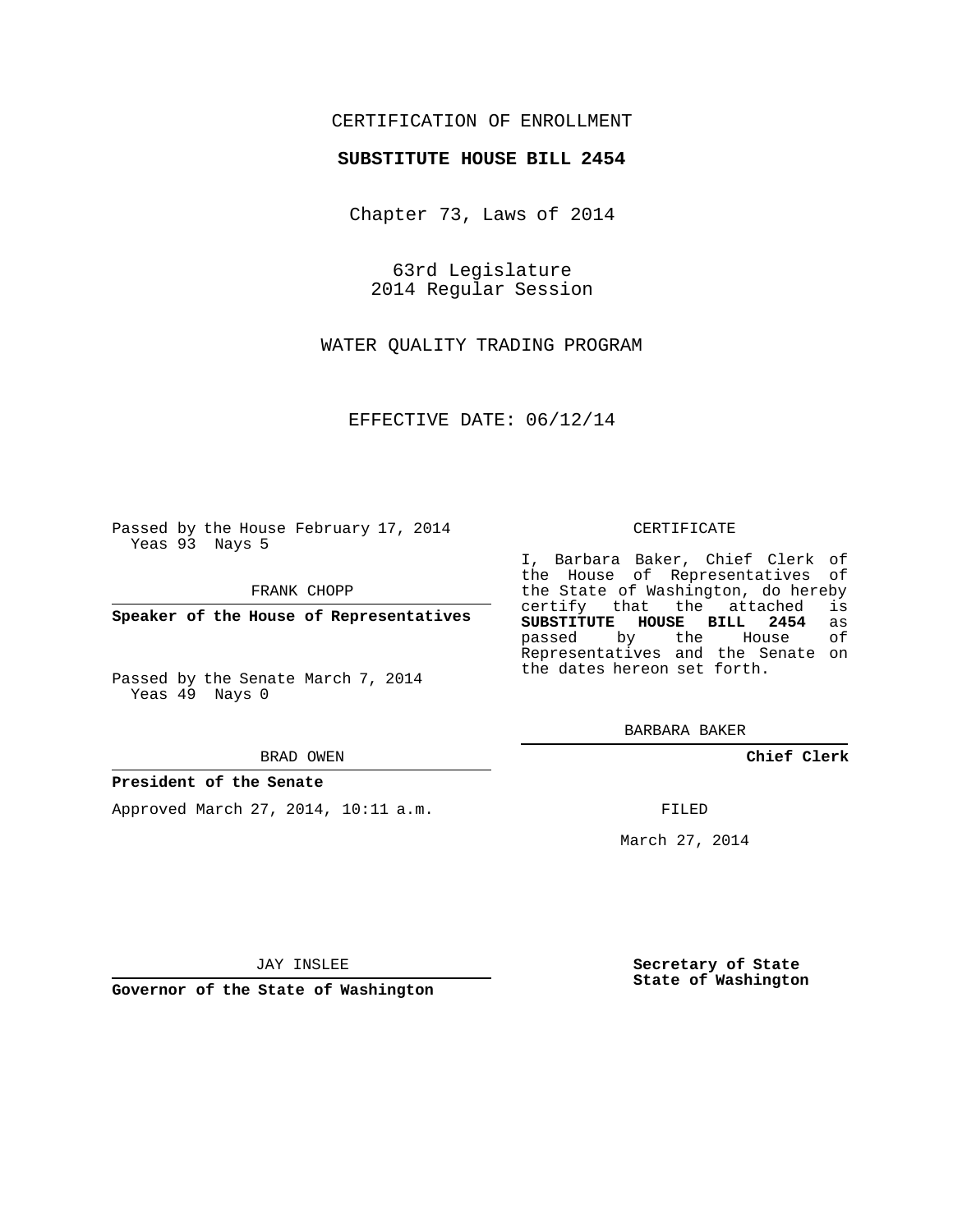# **SUBSTITUTE HOUSE BILL 2454** \_\_\_\_\_\_\_\_\_\_\_\_\_\_\_\_\_\_\_\_\_\_\_\_\_\_\_\_\_\_\_\_\_\_\_\_\_\_\_\_\_\_\_\_\_

\_\_\_\_\_\_\_\_\_\_\_\_\_\_\_\_\_\_\_\_\_\_\_\_\_\_\_\_\_\_\_\_\_\_\_\_\_\_\_\_\_\_\_\_\_

Passed Legislature - 2014 Regular Session

## **State of Washington 63rd Legislature 2014 Regular Session**

**By** House Agriculture & Natural Resources (originally sponsored by Representatives Blake, Buys, Lytton, and Smith)

READ FIRST TIME 02/05/14.

 AN ACT Relating to developing a water quality trading program in Washington; adding a new section to chapter 89.08 RCW; creating a new section; and providing an expiration date.

BE IT ENACTED BY THE LEGISLATURE OF THE STATE OF WASHINGTON:

 NEW SECTION. **Sec. 1.** (1) The legislature finds that water quality trading is an innovative approach adopted in at least seventeen other states that can lead to a more efficient achievement of water quality goals. The premise of water quality trading is based on the fact that certain sources in a given watershed can have very different costs to control the same pollutant. Trading programs allow facilities facing higher pollution control costs to meet their regulatory obligations by purchasing environmentally equivalent or superior pollution reductions from another source at a lower cost. This trading achieves the same water quality improvement at lower overall cost.

 (2) The legislature further finds that the United States environmental protection agency has been supportive of water quality trading programs since 1993 when it issued an initial document called the National Water Quality Trading Policy. With this publication, the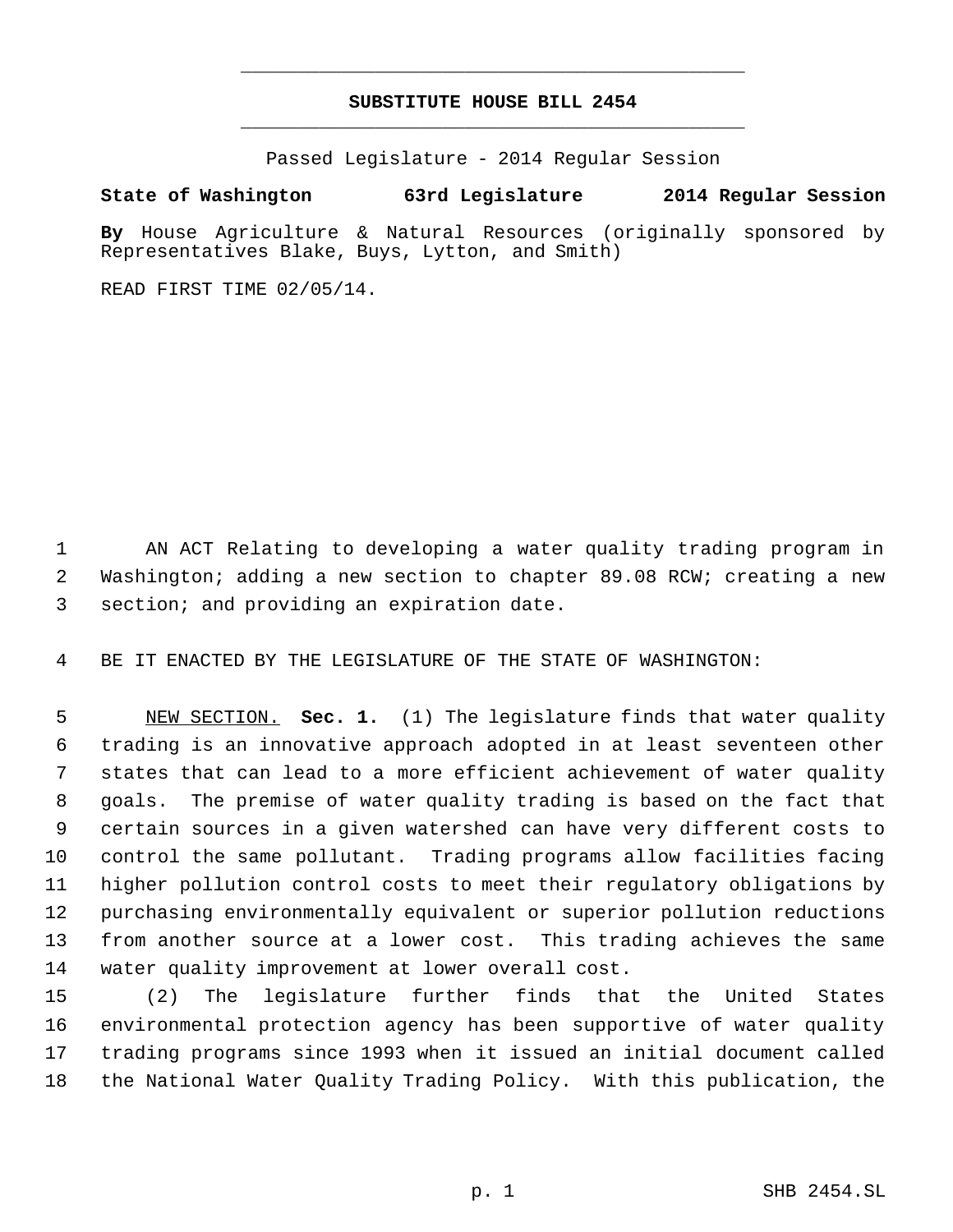environmental protection agency sent a clear signal of federal support for this innovative, market-based approach to improving water quality.

 (3) The legislature further finds that water quality trading is, and should remain, a voluntary option that regulated point sources can use to meet the discharge limits in their national pollutant discharge elimination system permits.

 (4) The legislature recognizes that setting up a water quality trading program can be a complex task that needs to be transparent, must have real, accountable deductions in pollution inputs, must be defensible, and must be enforceable. A water quality trading program may not be suitable for many watersheds in the state. However, the legislature also finds that the state of Washington should explore the option as a tool for achieving water quality goals and investigate whether this tool is viable given the specific, local water quality concerns facing Washington's water bodies.

 (5) The legislature further recognizes that the department of ecology has produced a draft water quality trading framework that enables trading in Washington and that to date a major barrier to trading is a lack of interested credit purchasers.

 NEW SECTION. **Sec. 2.** A new section is added to chapter 89.08 RCW to read as follows:

 (1) The state conservation commission, in partnership with the department of ecology, shall build upon the report on conservation markets produced pursuant to chapter 133, Laws of 2008 and explore whether there are potential buyers and sellers in Washington watersheds for a water quality trading program. Specifically, the state conservation commission should examine watersheds in which total maximum daily loads have been produced, and assess whether there are potential buyers, or permit holders, and sellers of credit to support a water quality trading program consistent with the water quality trading framework developed by the department of ecology.

 (2) The state conservation commission must coordinate with Indian tribes, the department of agriculture and other state agencies, local governments, and other interested stakeholders in completing the assessment and report required by this section. Prior to finalizing the assessment and report, the state conservation commission must